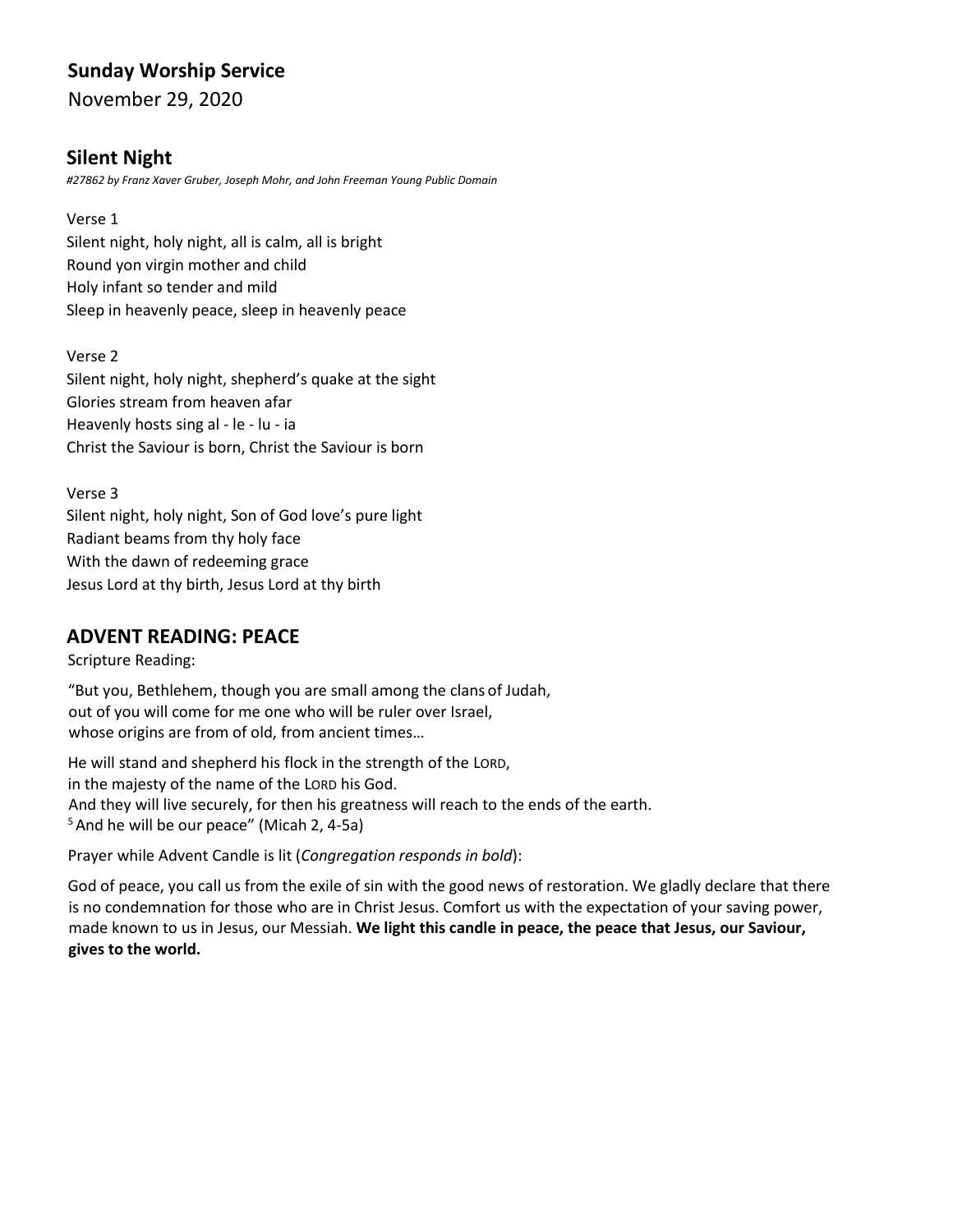# **Come People Of The Risen King**

*#5232617 by Keith Getty, Kristyn Getty, and Stuart Townend 2007 Thankyou Music*

Intro -

#### Verse 1

Come people of the risen King who delight to bring him praise Come all and tune your hearts to sing to the morning star of grace From the shifting shadows of the earth we will lift our eyes to him Where steady arms of mercy reach to gather children in

Chorus

Rejoice, rejoice let every tongue rejoice One heart, one voice, O Church of Christ rejoice

### Verse 2

Come those whose joy is morning sun and those weeping through the night Come those who tell of battles won and those struggling in the fight For his perfect love will never change and his mercies never cease But follow us through all our days with the certain hope of peace Verse 3 Come young and old from every land, men and women of the faith Come those with full or empty hands, find the riches of his grace Over all the world his people sing, shore to shore we hear them call The truth that cries through every age our God is all in all

# **Build Your Kingdom Here**

*#6186078 by Rend Collective Experiment 2011 Thankyou Music*

Verse 1 Come set Your rule and reign in our hearts again Increase in us we pray unveil why we're made Come set our hearts ablaze with hope like wildfire in our very souls Holy Spirit come invade us now We are Your church; we need Your pow'r in us

#### Verse 2

We seek Your kingdom first, we hunger and we thirst Refuse to waste our lives for You're our joy and prize To see the captives' hearts released, the hurt, the sick, the poor at peace We lay down our lives for heaven's cause We are Your church, we pray revive this earth

## Chorus

Build Your kingdom here, let the darkness fear Show Your mighty hand, heal our streets and land Set Your church on fire, win this nation back Change the atmosphere, build Your kingdom here we pray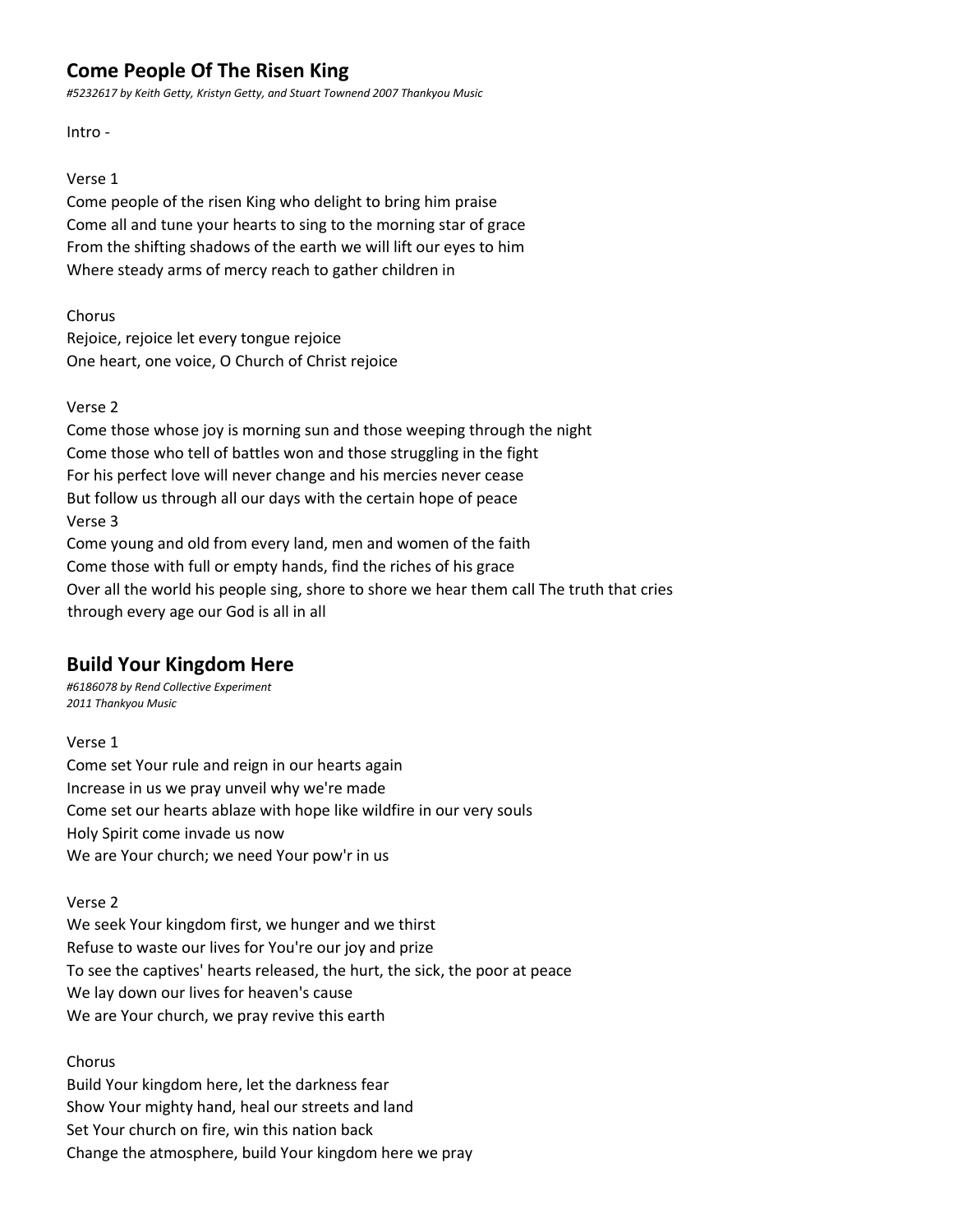#### Verse 3

Unleash Your kingdom's pow'r, reaching the near and far No force of hell can stop Your beauty changing hearts You made us for much more than this awake the kingdom seed in us Fill us with the strength and love of Christ We are Your church, we are the hope on earth

## **O Come O Come Emmanuel**

*#31982 by Henry Sloane Coffin, Thomas Helmore, and John Mason Neale Public Domain*

Intro  $-$  (x2)

Verse 1 O come, O come Emman - uel And ransom captive Is - rael That mourns in lowly exile here Until the Son of God appear

Chorus Rejoice, rejoice, Emman - uel Shall come to you, O Is - rael

Verse 2 O come O wisdom from on high And order all things migh - tily To us the path of knowledge show And teach us in its ways to go

Verse 3

O come O branch of Jesse's stem Unto your own and rescue them From depths of hell your people save And give them victory o'er the grave

# **SERMON: NAVIGATING THE TIMES SCRIPTURE TEXT: ROMANS 8:1-13**

# **A New Hallelujah**

*#5285860 by Paul Baloche, Debbie Smith, and Michael W. Smith 2008 Smittyfly Music, Word Music, LLC, This Is Your Time Music, Leadworship Songs, and Integrity's Hosanna!* 

Can you hear, there's a new song Breaking out from the children of freedom Every race and every nation Sing it out sing a new Hallelujah

Let us sing love to the nations Bringing hope of the grace that has freed us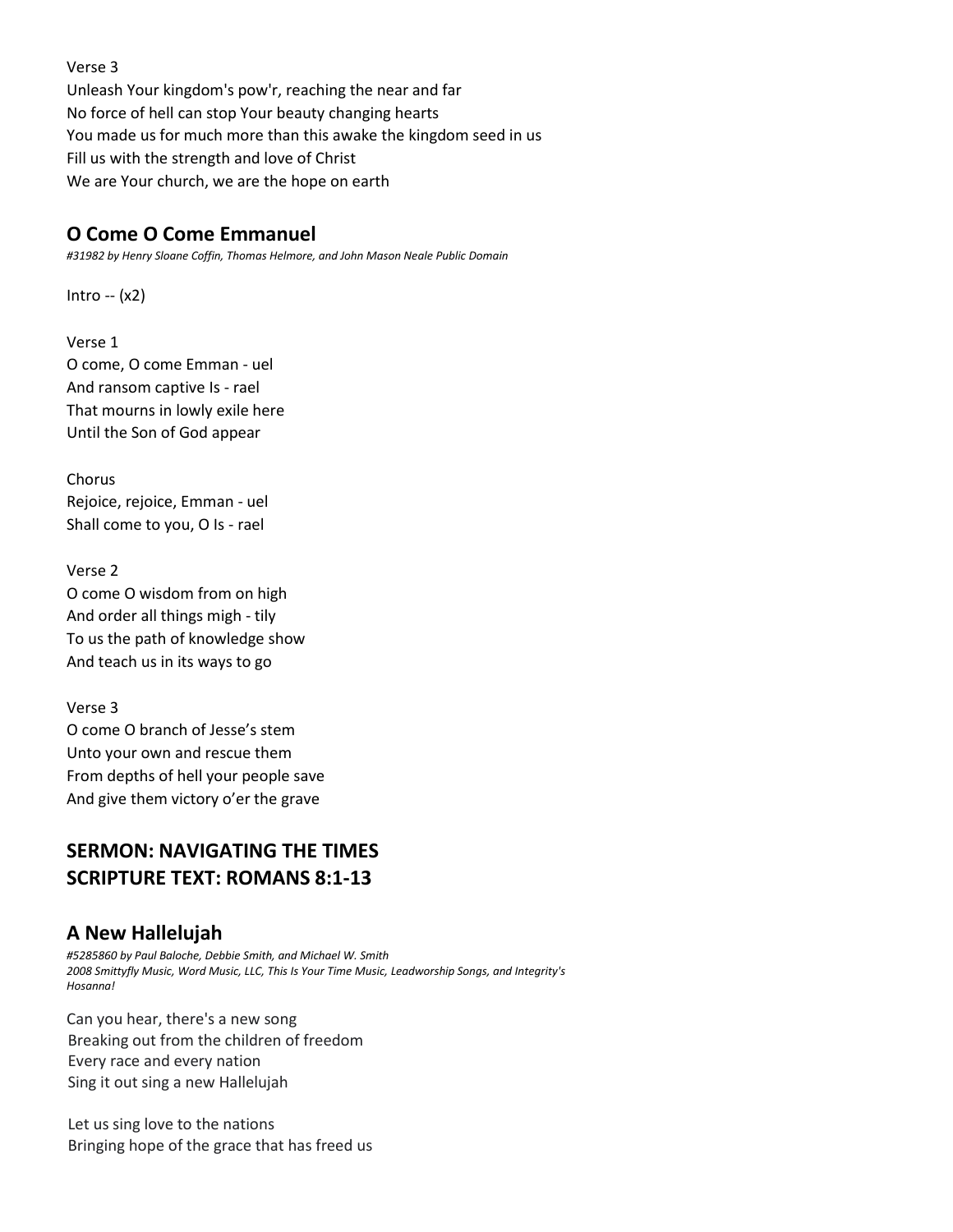Make Him known and make Him famous Sing it out sing the new Hallelujah

Arise Let the church arise Let love reach to the other side Alive come alive Let the song arise

Whoa whoa, whoa whoa yeah Let the song arise, let the song arise yeah Let the song arise, let the song arise Let the world sing a new Hallelujah

Everyone sing a new Hallelujah Everyone sing a new Hallelujah

## **Advent Blessing: Between the Times**

*\*Read over the church at the end of service. The Congregation will respond in bold.*

We live in the time between Christ's first and future coming. We believe that Jesus, who was born, suffered, died, and rose again, is with us always, and that we will see him face to face. May the gift of the incarnation fill you with peace. **Lord, I receive your peace** May the gift of his presence cause you to rejoice **Lord, I receive your joy.** May the gift of the promised Saviour, born of Mary, renew your hope. **Lord, I receive your hope.** May the gift of God's everlasting comfort strengthen your heart. **Lord, I receive your love.**

Jesus is the King of kings and the Lord of Lords. May the Father, Son, and Holy Spirit, Bless you now and forever. Amen.

—Adapted from Advent Blessing, Worship Sourcebook